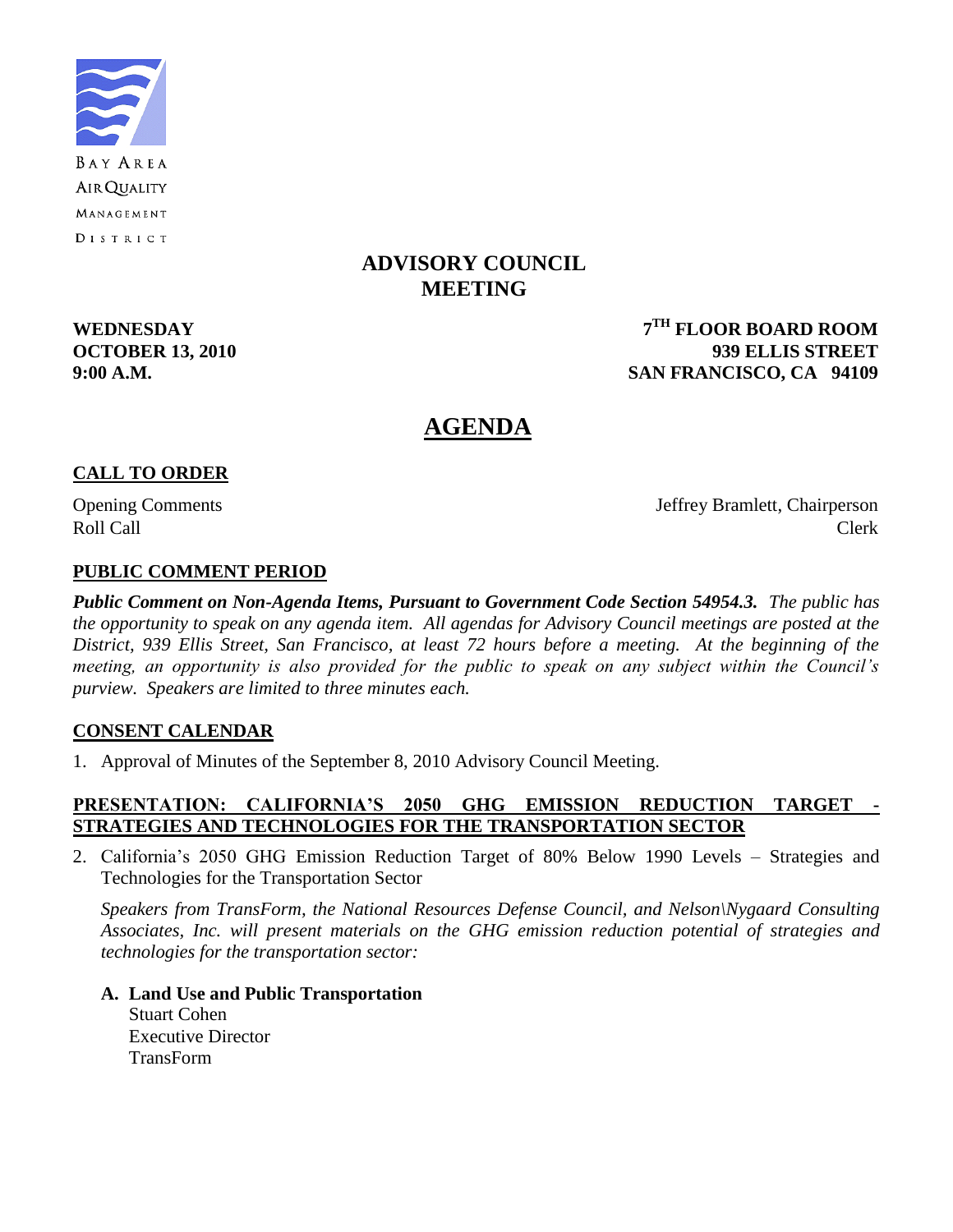**B. Parking Management**

Jeffrey Tumlin Principal Nelson\Nygaard Consulting Associates, Inc.

**C. Plug-in Hybrid Electric Vehicles** Simon Mui, Ph.D. Scientist, Clean Vehicles and Fuels National Resources Defense Council

## **PANEL DISCUSSION**

3. Transportation Sector Strategies and Technologies for California and the Bay Area

*The speakers will convene as a panel for a discussion with the Advisory Council and Air District staff on the GHG emission reduction potential of strategies and technologies for the transportation sector and the implications for the Air District's regulatory agenda, legislative agenda, and programs.*

## **OTHER BUSINESS**

4. Council Member Comments/Other Business

*Council Members may make a brief announcement, provide a reference to staff about factual information, or ask questions about subsequent meetings.*

- 5. Time and Place of Next Meeting *9:00 a.m., Wednesday, November 10, 2010, 939 Ellis Street, San Francisco, CA 94109.*
- 6. Adjournment

### **CONTACT EXECUTIVE OFFICE - 939 ELLIS STREET SF, CA 94109 (415) 749-5130**

**FAX: (415) 928-8560 BAAQMD homepage: [www.baaqmd.gov](http://www.baaqmd.gov/)**

- To submit written comments on an agenda item in advance of the meeting.
- To request, in advance of the meeting, to be placed on the list to testify on an agenda item.
- To request special accommodations for those persons with disabilities notification to the Clerk's Office should be given in a timely manner, so that arrangements can be made accordingly.
- Any writing relating to an open session item on this Agenda that is distributed to all, or a majority of all, members of the body to which this Agenda relates shall be made available at the District's offices at 939 Ellis Street, San Francisco, CA 94109, at the time such writing is made available to all, or a majority of all, members of that body. Such writing(s) may also be posted on the District's website [\(www.baaqmd.gov\)](http://www.baaqmd.gov/) at that time.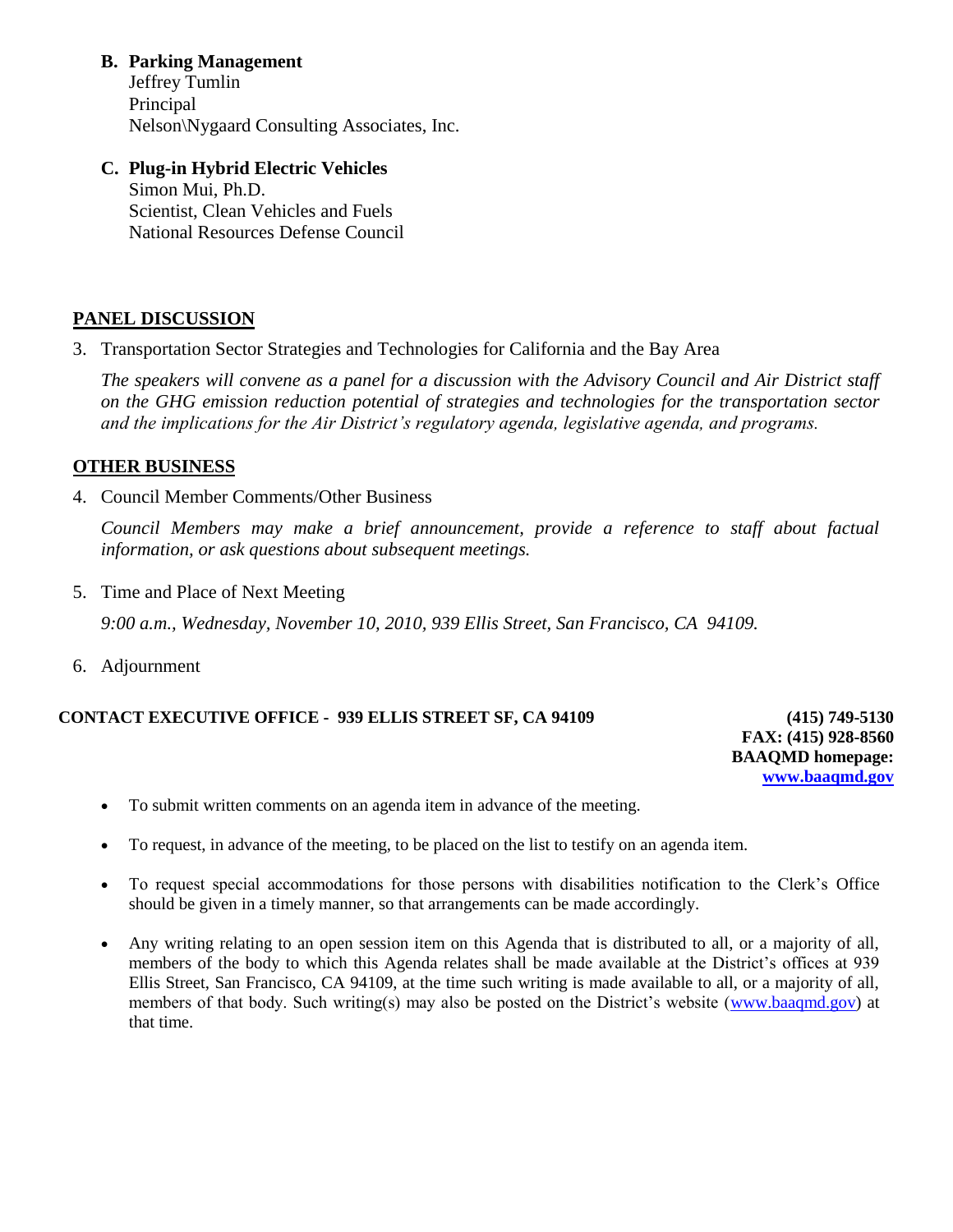# **BAY AREA AIR QUALITY MANAGEMENT DISTRICT 939 ELLIS STREET, SAN FRANCISCO, CALIFORNIA 94109 (415) 771-6000**

# **EXECUTIVE OFFICE: MONTHLY CALENDAR OF DISTRICT MEETINGS**

# **OCTOBER 2010**

| <b>TYPE OF MEETING</b>                                                                                          | DAY             | <b>DATE</b> | TIME        | <b>ROOM</b>                                |
|-----------------------------------------------------------------------------------------------------------------|-----------------|-------------|-------------|--------------------------------------------|
| <b>Advisory Council Regular Meeting</b>                                                                         | Wednesdav       | 13          | $9:00$ a.m. | <b>Board Room</b>                          |
| <b>Board of Directors Regular Meeting</b><br>(Meets $I^{st}$ & $3^{rd}$ Wednesday of each Month)<br>- CANCELLED | Wednesday       | 20          | $9:45$ a.m. | <b>Board Room</b>                          |
| <b>Board of Directors Executive</b><br><b>Committee</b> (At the Call of the Chair)                              | Wednesdav       | 20          | $9:45$ a.m. | 4 <sup>th</sup> Floor<br><b>Conf. Room</b> |
| <b>Board of Directors Public Outreach</b><br><b>Committee</b> (At the Call of the Chair)                        | <b>Monday</b>   | 25          | $9:30$ a.m. | 4 <sup>th</sup> Floor<br><b>Conf. Room</b> |
| <b>Board of Directors Mobile Source</b><br><b>Committee</b> (Meets $4^{th}$ Thursday each Month)                | <b>Thursday</b> | 28          | $9:30$ a.m. | $4th$ Floor<br><b>Conf. Room</b>           |

# **NOVEMBER 2010**

| <b>TYPE OF MEETING</b>                                                                                                                                 | DAY             | <b>DATE</b> | TIME         | <b>ROOM</b>                                                         |
|--------------------------------------------------------------------------------------------------------------------------------------------------------|-----------------|-------------|--------------|---------------------------------------------------------------------|
| <b>Board of Directors Regular Meeting</b><br>(Meets $I^{st}$ & $3^{rd}$ Wednesday of each Month)                                                       | Wednesday       | 3           | $9:45$ a.m.  | <b>Board Room</b>                                                   |
| <b>Advisory Council Regular Meeting</b>                                                                                                                | Wednesday       | 10          | $9:00$ a.m.  | <b>Board Room</b>                                                   |
| <b>Joint Policy Committee</b><br><b>Special Meeting</b>                                                                                                | Friday          | 12          | $10:00$ a.m. | <b>MTC</b> Auditorium<br>$101 - 8^{th}$ Street<br>Oakland, CA 94607 |
| <b>Board of Directors Regular Meeting</b><br>(Meets $1^{st}$ & $3^{rd}$ Wednesday of each Month)                                                       | Wednesdav       | 17          | $9:45$ a.m.  | <b>Board Room</b>                                                   |
| <b>Board of Directors Mobile Source</b><br><b>Committee</b> (Meets $4^{th}$ Thursday each Month)                                                       | <b>Thursday</b> | 18          | $9:30$ a.m.  | 4 <sup>th</sup> Floor<br>Conf. Room                                 |
| <b>Board of Directors Mobile Source</b><br><b>Committee</b> (Meets $4^{th}$ Thursday each Month)<br>- RESCHEDULED TO NOVEMBER 18, 2010<br>at 9:30 a.m. | <b>Thursday</b> | 25          | $9:30$ a.m.  | $\overline{4}^{\text{th}}$ Floor<br><b>Conf. Room</b>               |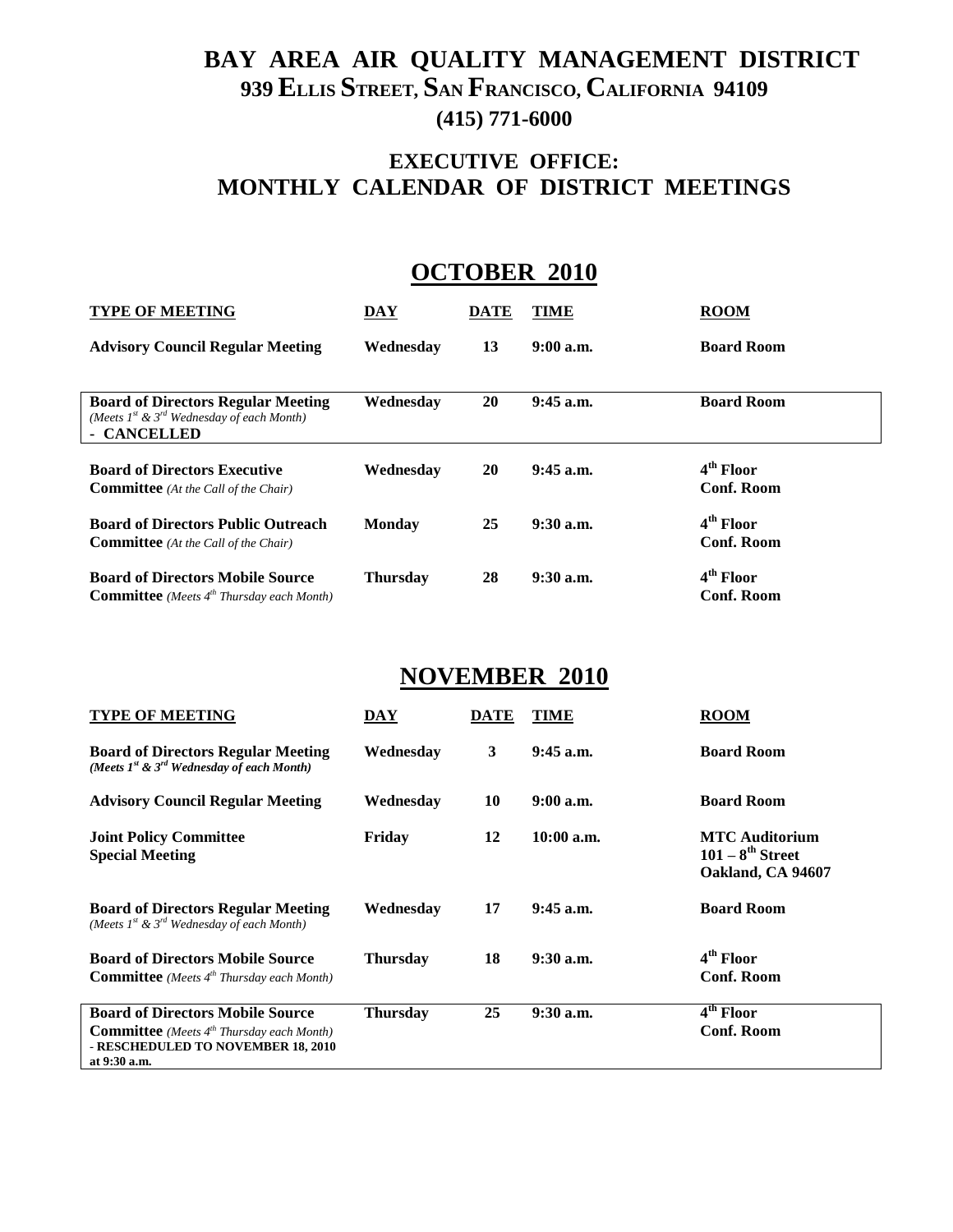# **DECEMBER 2010**

| <b>TYPE OF MEETING</b>                                                                                                                              | <b>DAY</b>      | <b>DATE</b> | TIME        | <b>ROOM</b>                                                         |
|-----------------------------------------------------------------------------------------------------------------------------------------------------|-----------------|-------------|-------------|---------------------------------------------------------------------|
| <b>Board of Directors Regular Meeting</b><br>(Meets $I^{st}$ & $3^{rd}$ Wednesday of each Month)                                                    | Wednesday       | 1           | $9:45$ a.m. | <b>Board Room</b>                                                   |
| <b>Board of Directors Legislative</b><br><b>Committee</b> (At the Call of the Chair)                                                                | <b>Monday</b>   | 6           | $9:45$ a.m. | 4 <sup>th</sup> Floor<br><b>Conf. Room</b>                          |
| <b>Board of Directors Stationary Source</b><br><b>Committee Meeting</b> (At the Call of the<br>Chair)                                               | Monday          | 13          | $9:30$ a.m. | <b>Board Room</b>                                                   |
| <b>Board of Directors Regular Meeting</b><br>(Meets $I^{st}$ & $3^{rd}$ Wednesday of each Month)                                                    | Wednesday       | 15          | $9:45$ a.m. | <b>Board Room</b>                                                   |
| <b>Joint Policy Committee</b><br><b>Special Meeting</b>                                                                                             | Friday          | 17          | 10:00 a.m.  | <b>MTC</b> Auditorium<br>$101 - 8^{th}$ Street<br>Oakland, CA 94607 |
| <b>Board of Directors Mobile Source</b><br><b>Committee</b> (Meets $4th$ Thursday each Month)<br>- RESCHEDULED TO NOVEMBER 18, 2010<br>at 9:30 a.m. | <b>Thursday</b> | 25          | $9:30$ a.m. | 4 <sup>th</sup> Floor<br><b>Conf. Room</b>                          |

**HL – 10/6/10 (2:00 p.m.) P/Library/Forms/Calendar/Calendar/Moncal**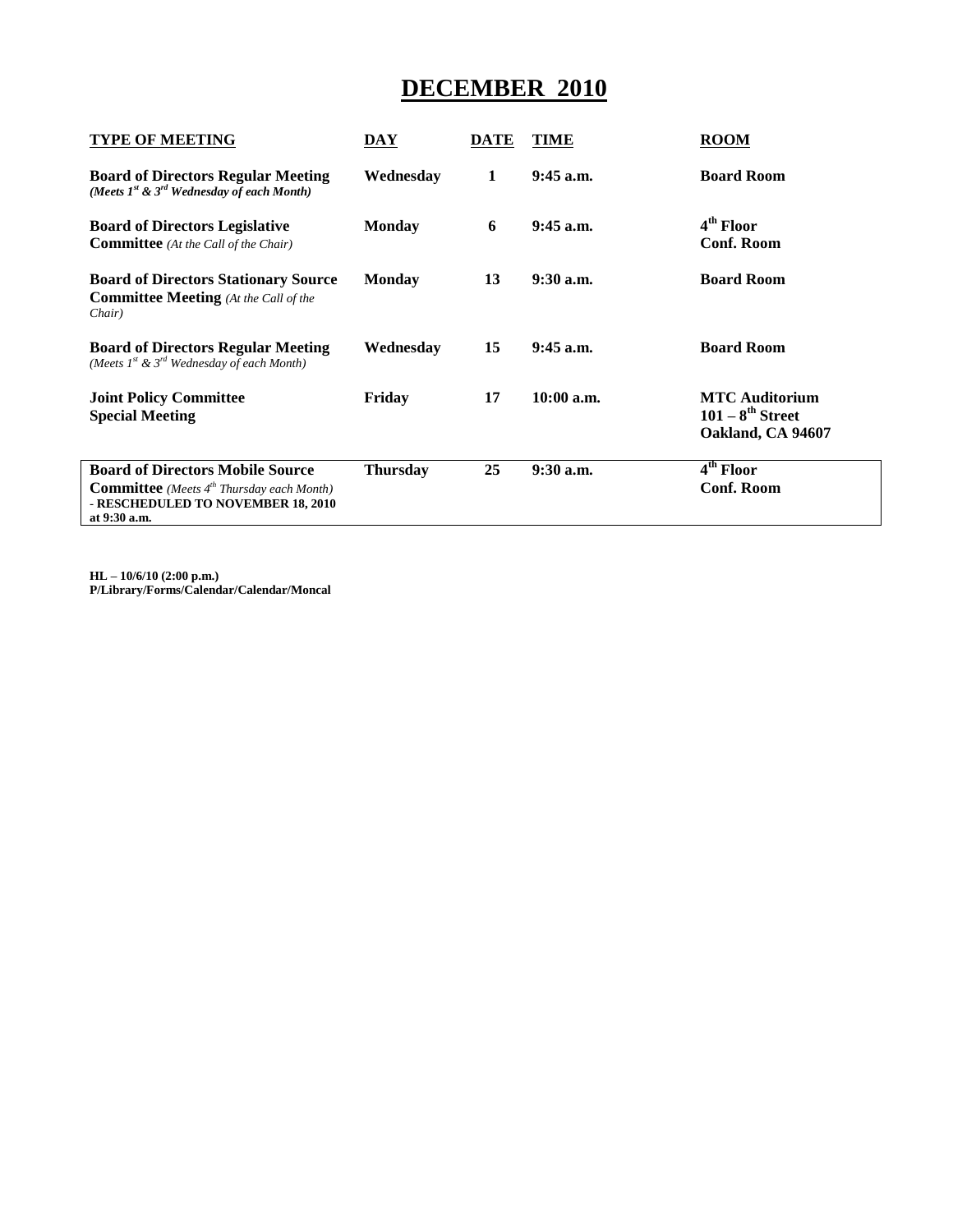## AGENDA: 1

### BAY AREA AIR QUALITY MANAGEMENT DISTRICT Memorandum

- To: Chairperson Bramlett and Members of the Advisory Council
- From: Jack P. Broadbent Executive Officer/APCO
- Date: October 6, 2010

Re: Advisory Council's Draft Meeting Minutes of September 8, 2010

### RECOMMENDED ACTION

Approve attached draft minutes of the Regular Advisory Council's meeting of September 8, 2010.

### **DISCUSSION**

Attached for your review and approval are the draft minutes of the September 8, 2010 Advisory Council meeting.

Respectfully submitted,

Jack P. Broadbent Executive Officer/APCO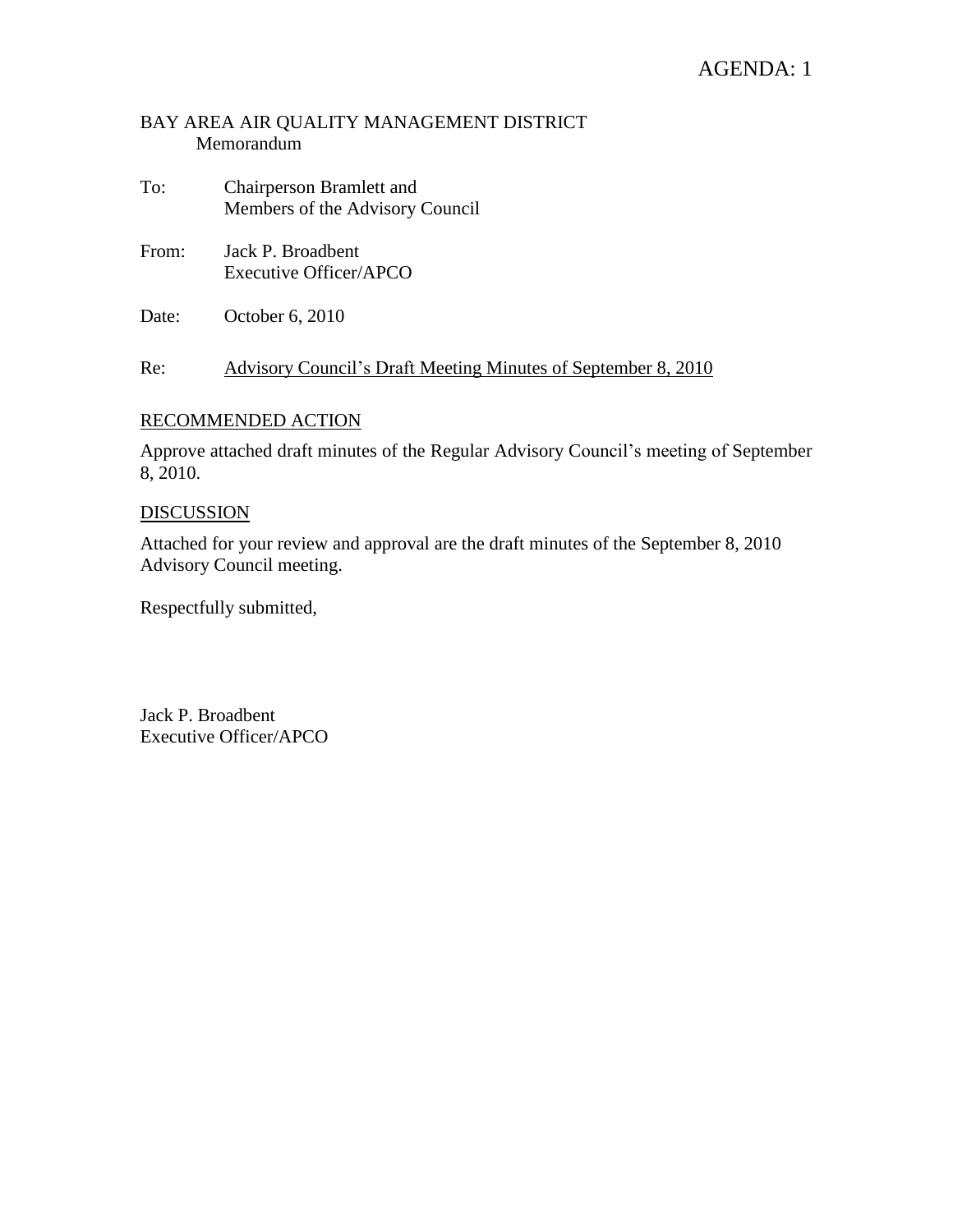AGENDA: 1

Bay Area Air Quality Management District 939 Ellis Street San Francisco, CA 94109 (415) 749-5000

### **DRAFT MINUTES**

Advisory Council Regular Meeting 9:00 a.m., Wednesday, September 8, 2010

#### **CALL TO ORDER**

| <b>Opening Comment:</b>       | Chairperson Bramlett called the meeting to order at 9:00 a.m.                                                                                                                                                                                                                                                                                                                                                     |
|-------------------------------|-------------------------------------------------------------------------------------------------------------------------------------------------------------------------------------------------------------------------------------------------------------------------------------------------------------------------------------------------------------------------------------------------------------------|
| <b>Roll Call:</b>             | Chairperson Jeffrey Bramlett, M.S., Vice Chairperson Ken Blonski,<br>M.S.; Secretary Stan Hayes; Council Members Jennifer Bard, Louise<br>Bedsworth, Ph.D., Benjamin Bolles, Robert Bornstein, Ph.D., Harold<br>Brazil, John Holtzclaw, Ph.D., Robert Huang, Ph.D., Kraig Kurucz,<br>M.S., Rosanna Lerma, P.E., Debbie Mytels, Kendall Oku, Michael<br>Sandler, Jonathan Ruel and Dorothy Vura-Weis, M.D., M.P.H. |
| Absent:                       | Council Members Alexandra Desautels, and Gary Lucks, JD, CPEA,<br>REA I, and Jane Martin, Dr. Ph.D.                                                                                                                                                                                                                                                                                                               |
| <b>Public Comment Period:</b> | There were no public comments.                                                                                                                                                                                                                                                                                                                                                                                    |

**Consent Calendar**:

#### **1. Approval of Minutes of the July 14, 2010 Advisory Council Meeting**

**Council Action:** Chairperson Bramlett made a motion to approve the minutes of July 14, 2010, Council Members seconded the motion; unanimously carried without objection.

#### **DISCUSSION:**

#### **2. Continued Discussion of Draft Report on the Advisory Council's June 9, 2010 Meeting on California's 2050 GHG Emission Reduction Target of 80% Below 1990 Levels – Control Technologies and Strategies for the Industrial and Electric Power Sectors**

Chair Bramlett thanked Council Member Holtzclaw for his hard work on the report. Council Member Sandler said he served as Lead Author and stated that the current state of the draft speaks for itself, but wanted to point out a couple of things when looking at the report. Council Member Sandler stated a few things that are obvious in the report include the summary paragraph that was added, on page five a graphic was added, changes to various pages throughout the report.

Chair Bramlett stated the Council focused on the big issues and Council Member Bornstein will conduct an editorial review. Lastly, Chair Bramlett requested focusing on the bigger items of the report at this time.